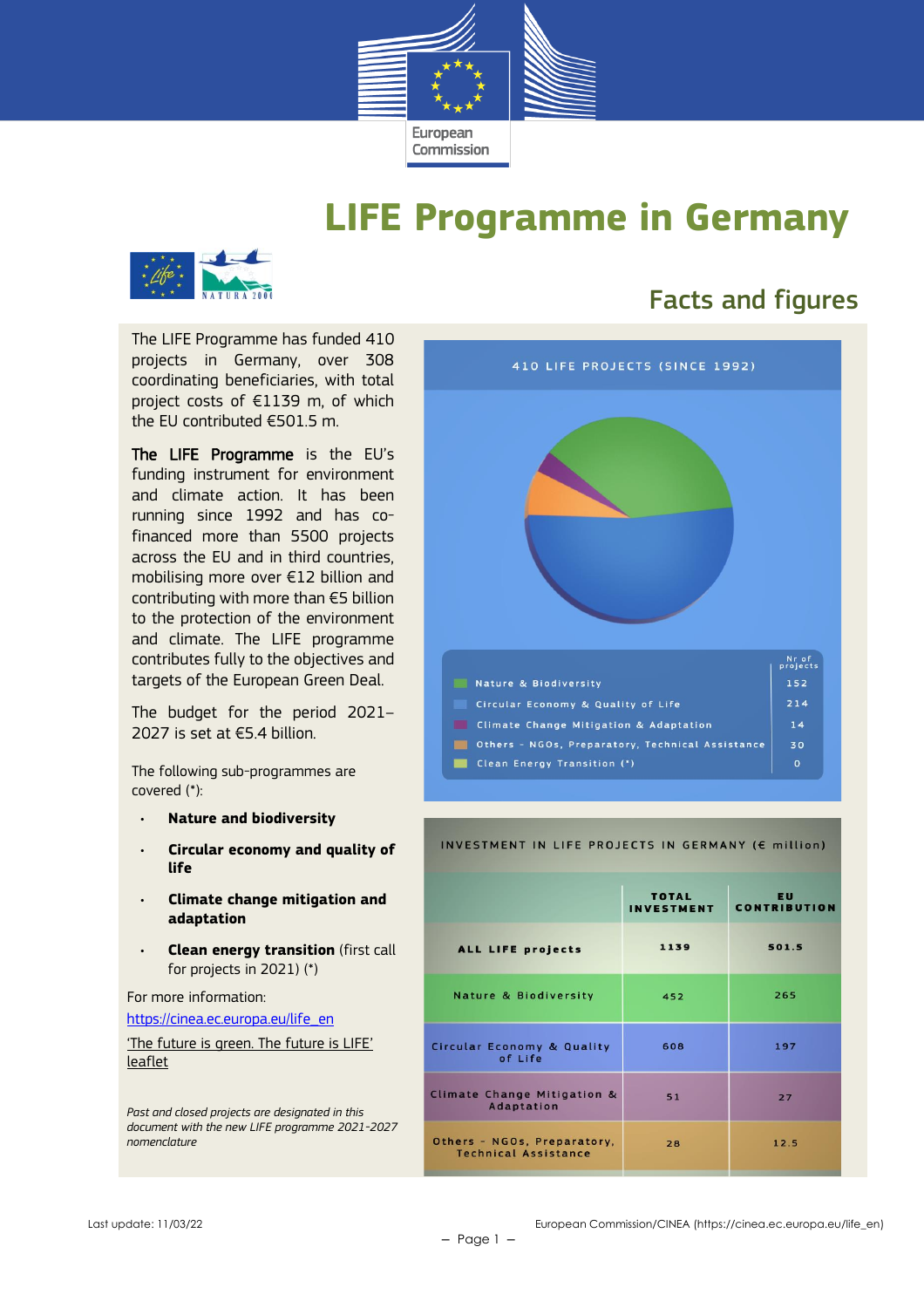# LIFE Nature and Biodiversity

The Nature and Biodiversity strand includes support for standard action projects for developing, applying and promoting best practice in relation to nature and biodiversity, as well as "Strategic Nature Projects" (SNAP). These new projects support the achievement of Union nature and biodiversity objectives by implementing coherent programmes of action in Member States in order to mainstream those objectives and priorities into other policies and financing instruments, including through coordinated implementation of the prioritised action frameworks adopted pursuant to Directive 92/43/EEC.

To date, the LIFE Nature and Biodiversity component has co-financed 152 projects in Germany. These represent a total investment of €472 million, of which €265 million was contributed by the EU.

More than half of the completed projects targeted habitats such as wetlands, bogs, river landscapes, floodplains, pastures and forests (mainly in mountainous areas or alluvial forests), and grasslands (mountainous, coastal). The species targeted were freshwater mussel, allis shad, green club-tailed dragonfly, fire-bellied toad, common spadefoot toad, great bustard, black-tailed godwit, aquatic warbler, lesser spotted eagle, other wild birds, and bats. The beneficiaries were mostly regional authorities, park authorities, NGOs and local authorities.

The completed Information & Communication/Environmental governance and information projects improved awareness and understanding among corporate decision-makers about the environmental impacts of business operations and about business opportunities in relation to biodiversity conservation; and raised awareness and increased acceptance of the necessity of connecting forest habitats, through the creation of green corridors for mobile species such as the wildcat.

There are 24 ongoing projects. The majority are focused on improving and restoring habitats such as grasslands, rivers and other watercourses, floodplains, bogs and mires, reedbeds, forests and cultural/natural landscapes. The species targeted include: corncrake, marsh fritillary and violet copper butterflies, black-tailed godwit, dunlin and ruff, meadow birds, marbled duck, amphibians and Carpathian lynx. Under the former environmental governance and information strand, the ongoing projects aim to improve the image of the Natura 2000 network through an extensive communication and information campaign in Bavaria; to improve transboundary cooperation and population management of large carnivores in Europe; to boost biodiversity at the local level by making companies more aware of its importance; and to create insect-responsible sourcing regions in Germany.

Two Strategic Nature projects are ongoing in Germany. The LIFE IP Atlantic region DE project aims to implement the Prioritised Action Framework (PAF) for Natura 2000 and achieve target 1 (Protect species and habitats) of the EU 2020 Biodiversity Strategy for the Atlantic Biogeographical Region in Germany. The objectives of the most recently co-funded LIFE IP GrassBirdHabitat project are described in the box below.



### **Bringing wintering birds back to Europe's wetlands (LIFE IP GrassBirdHabitats) LIFE19 IPE/DE/000004**

The number of birds living in wetlands has declined dramatically across Europe. This is due to modern farming practices and land-use changes in the birds' wintering sites in West Africa. The LIFE IP GrassBirdHabitats project will boost the breeding populations and reproduction rates of these birds in wet grasslands - in both Germany and the Netherlands. The project team also aims to increase the numbers of migrating birds returning.

[Project summary](https://webgate.ec.europa.eu/life/publicWebsite/project/details/5432)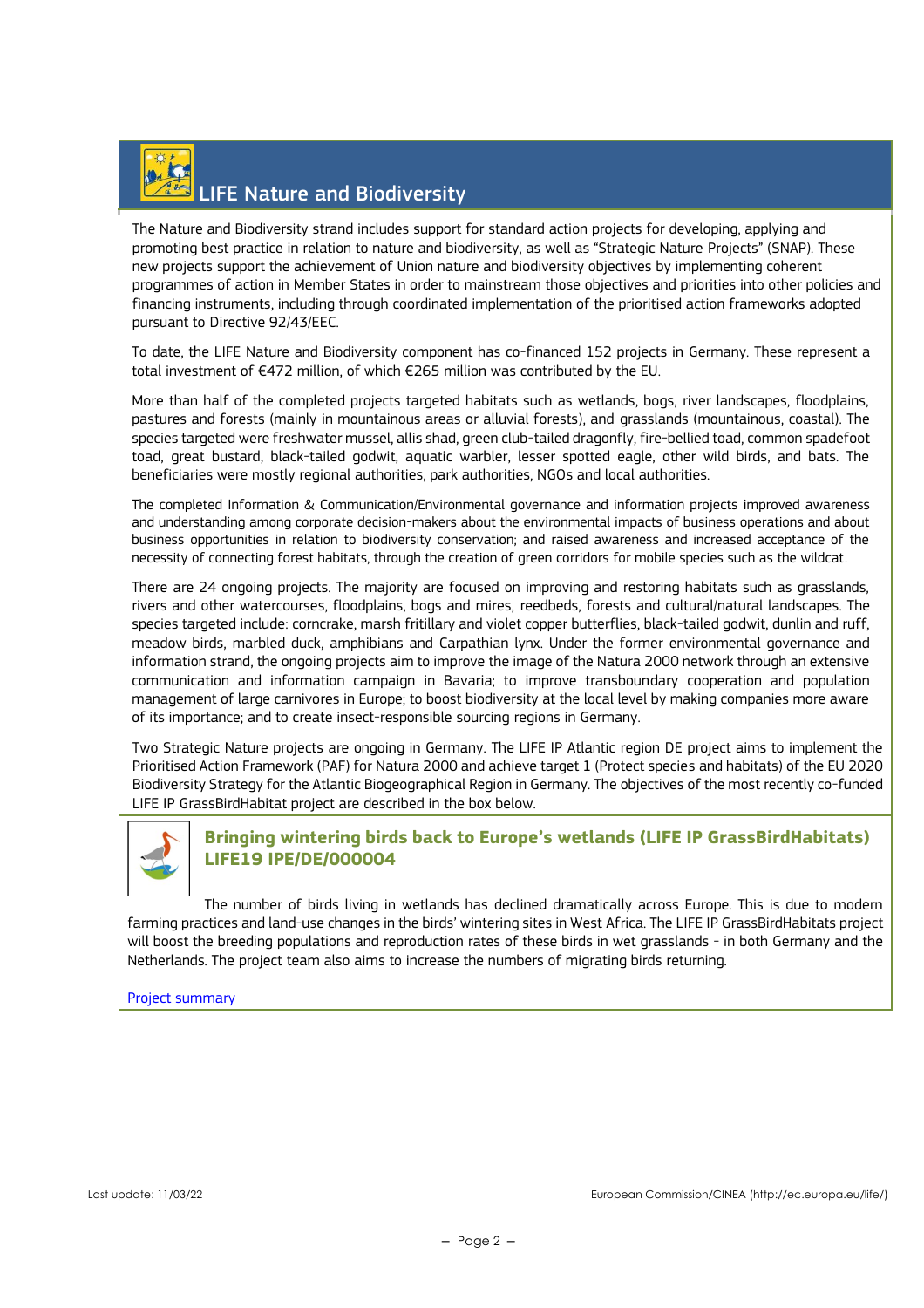## $\odot$

### Circular Economy and Quality of Life

Actions supported under the Circular economy and quality of life strand will help in reaching major EU policy objectives such as the transition to a circular economy, as well as protecting and improving the quality of the environment and life. Under this strand, Strategic Integrated Projects (SIP), will implement, on a regional, multiregional, national or transnational scale, environmental or climate strategies or action plans developed by Member States' authorities and required by specific environmental, climate or relevant energy legislation or policy of the Union. These projects will also ensure that stakeholders are involved and promoting coordination with and mobilisation of at least one other Union, national or private funding source.

This strand [formerly LIFE Environment and Resource Efficiency and Environmental Governance and Information] has cofinanced 214 projects in Germany thus far, representing a total investment of €608 million, of which €197 million has been provided by the EU.

Completed Environment projects focused mainly on the areas of clean technologies and wastewater treatment. Other popular themes included water supply/protection and quality, site rehabilitation, reducing emissions and air pollution, ecoproduct design (ecological certification of products from sustainable marine aquaculture), the protection of nature and biodiversity in urban areas, forest management, agricultural waste, the treatment of hazardous substances (by facilitating the substitution of chemical substances); air pollution in the chemical industry; risk management (pollution control in groundwater); sludge treatment; groundwater protection; municipal waste; and integrated waste management and energy supply.

The completed Information & Communication/Environmental governance and information projects campaigned to reduce environmental pollution caused by vehicle air conditioning systems; raised awareness for the reduction of emissions from wood burning in Germany; sensitised environmental associations and people to participate in public consultation procedures to compile or revise air quality plans; and developed a "Biodiversity Performance Tool" in the food chain.

Most projects were implemented by SMEs and international enterprises, followed by local and regional authorities and research institutions.

There are 20 ongoing projects in Germany covering a variety of themes, including river basin management, water scarcity and water resource protection, wastewater treatment, energy efficiency and supply, waste reduction/use (circular economy)/recycling, eco-products, plastic waste, municipal waste recycling, forest and soil management, sustainable use of pesticides, as well as air pollution reduction. Ongoing Environmental governance and information projects seek to reduce ammonia and methane emissions from agriculture and promote the implementation of the REACH Regulation.

One Strategic Integrated Project has been co-funded in Germany under this strand. The Living River Lahn LIFE project's objectives are summarised below.



### **Living River Lahn - one river, many interests (Living River Lahn) LIFE14 IPE/DE/000022**

The main objective of the Living River Lahn project is to achieve a good ecological status/potential of surface waters in the catchment area of the Lahn through a comprehensive, synergistic, multi-level and multistakeholder approach. Another overall objective for the catchment area of the Lahn is to elaborate a "Lahn-Concept", covering different thematic studies and an intensive dialogue with all stakeholders on how to manage the river as an inland waterway of minor importance for waterborne transport in combination with water-ecological and nature protection purposes.

#### [Project summary](https://webgate.ec.europa.eu/life/publicWebsite/project/details/4340)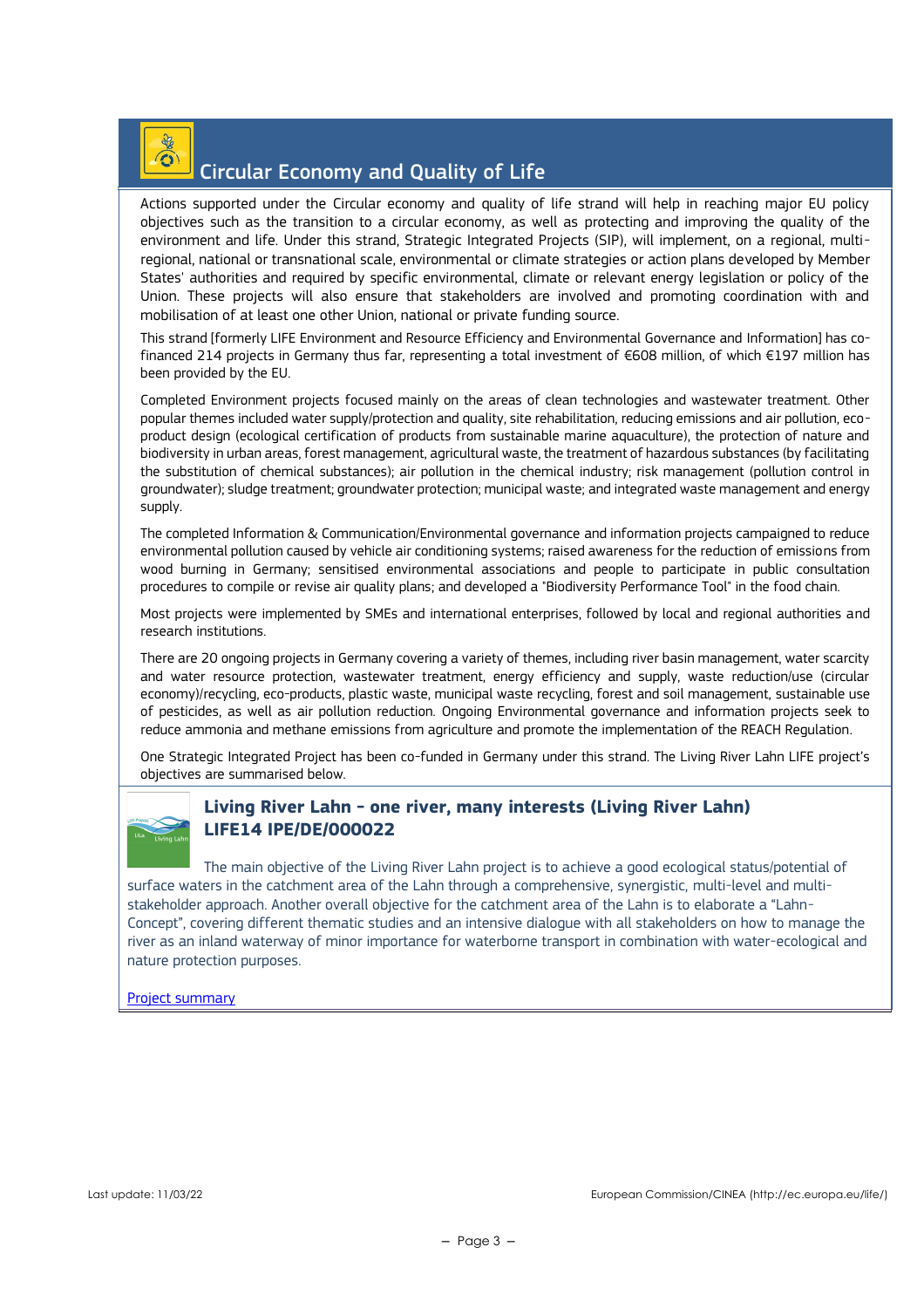

### LIFE Climate Change Mitigation and Adaptation

The LIFE Climate change mitigation and adaptation strand will support actions which help implement the 2030 energy and climate policy framework and meet the European Union's commitments under the Paris Agreement on Climate Change. Projects under this strand will contribute to climate neutral and resilient economy.

Strategic Integrated Climate Projects (SIP), will implement, on a regional, multi-regional, national or transnational scale, climate strategies or action plans developed by Member States' authorities and required by specific climate or relevant energy legislation or policy of the Union. These projects will also ensure that stakeholders are involved and promote coordination with and mobilisation of at least one other Union, national or private funding source.

To date, the Climate Change Mitigation and Adaptation strand has co-financed 14 projects in Germany.

The closed projects under this strand: demonstrated that three of the most important farming systems in the EU (livestock, arable and permanent crops) can become more climate-resilient through the implementation of feasible and sustainable adaptation measures; optimised ecosystem services in vineyards by testing climate-adapted methods in viniculture; and demonstrated that car companies are still undermining climate protection efforts, as there remains a gap between official and actual fuel consumption and greenhouse gas  $(CO<sub>2</sub>$  equivalent) emission figures.

There are eleven ongoing projects in Germany. The projects aim to: reduce  $CO<sub>2</sub>$  emissions by restoring degraded peatlands and provide guidelines for decision-makers and conservationists; develop a new technology that will create significant savings of primary energy and CO<sub>2</sub> emissions in energy-intensive industries and also eliminate the use of fluorinated gases; establish innovative approaches to cope with the effects of climate change at regional level, and create suitable conditions for climate change adaption processes; support European companies and help them comply with existing reporting requirements, to deliver the EU Action Plan Financing Sustainable Growth, with a focus on climate and related environmental issues; build capacity in the equipment distribution chain and raise awareness among end-users relating to fluorinated gases; increase native biodiversity in vineyards to maximise related ecosystem services regarding pest control, soil biota, humification, erosion protection, water retention, and greenhouse gas emissions reduction; integrate climate change adaptation into the work of local authorities; reduce CO<sup>2</sup> emissions by restoring degraded peatlands; reduce the level of transportation of timber by promoting local supply chains; contribute to the goals of EU climate change mitigation (CCM) policy through the restoration of peatlands in Poland, Germany, Belgium, the Netherlands and Ireland; and support implementation of the EU sustainable finance action plan and the Paris Agreement commitments.

One Strategic Integrated Project has been co-funded in Germany. The LIFE-IP ZENAPA project's objectives are summarised below.

The total investment for these project amounts to €51 million, of which the EU is contributing €27 million.

#### **Zero Emission Nature Protection Areas (LIFE-IP ZENAPA)**  Z.ENAPA **LIFE15 IPC/DE/000005**

The LIFE-IP ZENAPA project aims to work on the nexus between climate change mitigation and biodiversity protection and to establish viable economic solutions in nature protection areas and surrounding regions to reduce greenhouse gas emissions in line with national and pan-European climate protection targets (CAP 2020 and CPP 2050). As well as seeking to achieve CO2eq neutrality in the participating protected areas, the project aims to develop the potential of regions as incubators for wider uptake of the climate change mitigation and energy production measures, and new financing mechanisms demonstrated. The project beneficiary will work with 11 partners from Germany and Luxembourg. Around 90 model districts or villages will showcase the feasibility of the project.

[Project summary](https://webgate.ec.europa.eu/life/publicWebsite/project/details/4620)

Last update: 11/03/22 European Commission/CINEA (http://ec.europa.eu/life/)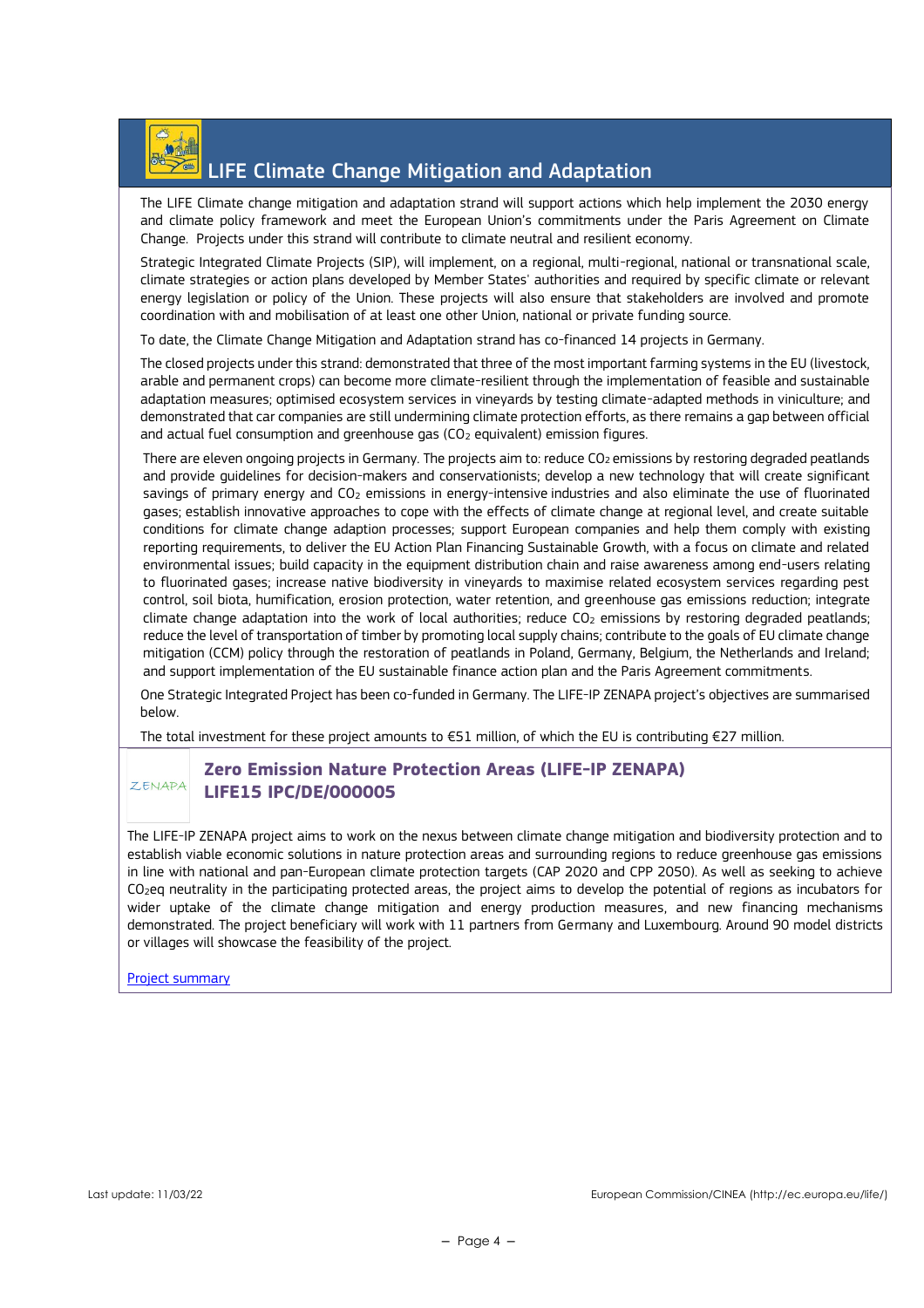

Building on the Intelligent Energy Europe (2003-2013) and Horizon 2020 Energy Efficiency (2014-2020) programmes, the LIFE Clean Energy Transition sub-programme continues to support the delivery of EU policies in the field of sustainable energy. In particular, it aims at facilitating the transition towards an energy-efficient, renewable energy-based, climate-neutral and -resilient economy across Europe.

The LIFE Clean Energy Transition sub-programme supports projects in the following five areas of intervention:

1) Building a national, regional and local policy framework supporting the clean energy transition;

2) Accelerating technology roll-out, digitalisation, new services and business models and enhancement of the related professional skills on the market;

- 3) Attracting private finance for sustainable energy;
- 4) Supporting the development of local and regional investment projects;

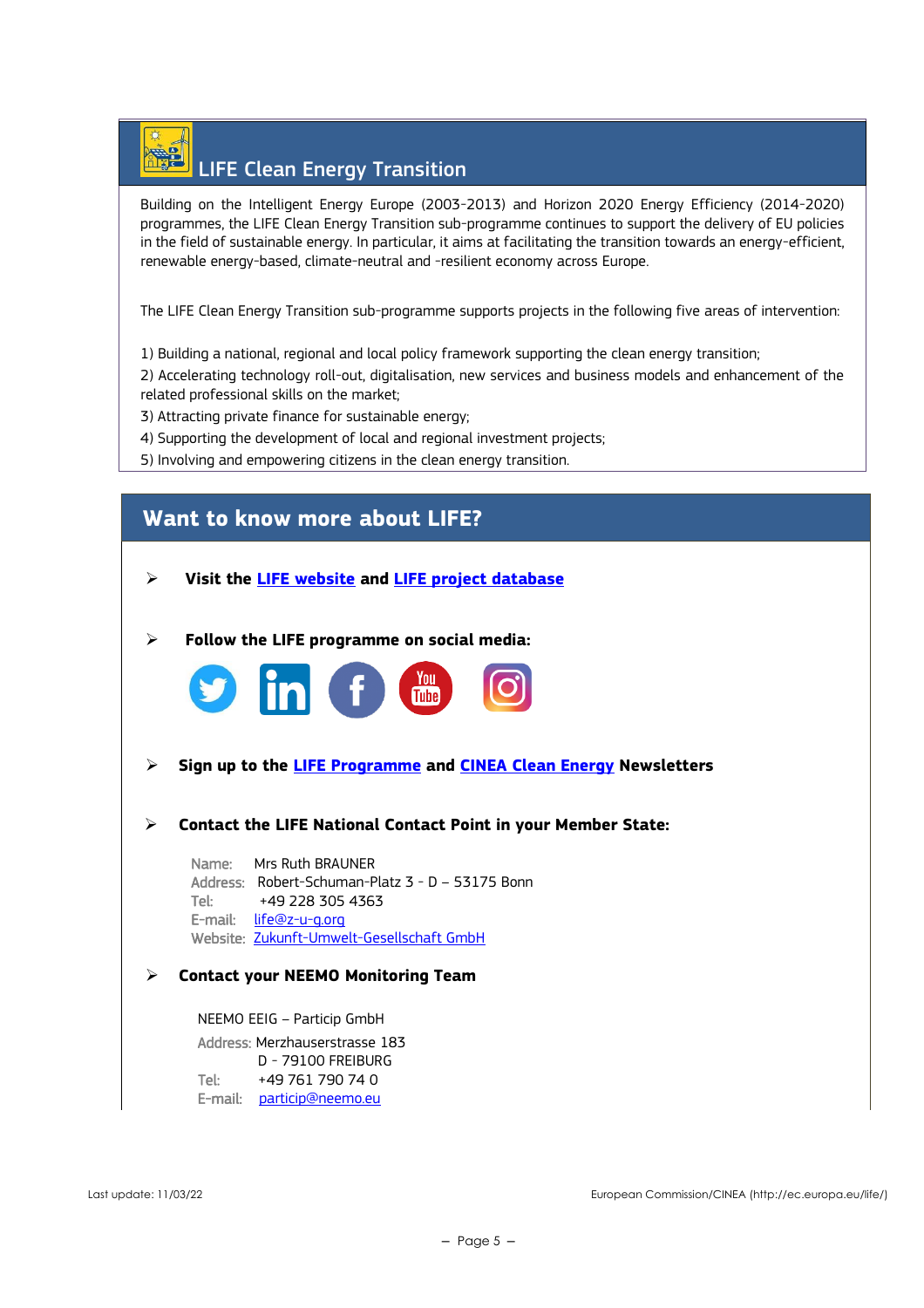| <b>Ongoing LIFE Nature &amp; Biodiversity projects</b>                                                                           |                         |                                                   |                                                                                                              |                         |
|----------------------------------------------------------------------------------------------------------------------------------|-------------------------|---------------------------------------------------|--------------------------------------------------------------------------------------------------------------|-------------------------|
| <b>Project Title</b>                                                                                                             | <b>Project Number</b>   | Project acronym and link<br>to the online summary | Website                                                                                                      | <b>Project duration</b> |
| Stabilisation of the core<br>population of the Black-<br>tailed Godwit and protection<br>of Dunlin and Ruff                      | LIFE11<br>NAT/DE/000353 | <b>LIFE LIMOSA</b>                                | http://www.life-limosa.de/                                                                                   | 10/2012 -> 12/2022      |
| Conservation and restoration<br>of alluvial forests and bog<br>woodland in Brandenburg                                           | LIFE13<br>NAT/DE/000091 | LIFE Feuchtwälder                                 | http://www.feuchtwaelder.de                                                                                  | 07/2014 ->09/2022       |
| LIFE FLOODPLAIN<br><b>AMPHIBIANS</b>                                                                                             | LIFE14<br>NAT/DE/000171 | <b>LIFE Auenamphibien</b>                         | http://www.life-<br>auenamphibien.com                                                                        | $01/2016$ -> $12/2023$  |
| Restoration of the river Isar<br>and its floodplains in the<br>region of the lower Isar<br>valley                                | LIFE14<br>NAT/DE/000278 | <b>LIFE Flusserlebnis Isar</b>                    | http://www.flusserlebnis-<br>isar.de                                                                         | 10/2015 -> 12/2022      |
| Hessische Rhön - Mountain<br>grasslands, rough grazing<br>and their birds                                                        | LIFE15<br>NAT/DE/000290 | LIFE Rhön grassland birds                         | http://biosphaerenreservat-<br>rhoen.de/life-berggruenland-<br>rhoen                                         | 10/2016 -> 09/2022      |
| Improvement of habitats and<br>population connectivity for<br>endangered amphibians in<br>the cityregion of Aachen               | LIFE15<br>NAT/DE/000743 | LIFE-Amphibienverbund                             | http://www.bs-<br>aachen.de/de/projekte/amphi<br>bienverbund/                                                | $01/2017$ -> $12/2025$  |
| Development of a habitat<br>network for the Violet Copper<br>to promote a sustainable<br>metapopulation                          | LIFE15<br>NAT/DE/000745 | <b>LIFE-Patches &amp; Corridors</b>               | https://www.bs-<br>aachen.de/de/projekte/patch<br>esandcorridors/                                            | $01/2017$ -> $12/2022$  |
| Protection of meadow birds<br>in coastal areas of<br>Vorpommern (Germany)                                                        | LIFE16<br>NAT/DE/000592 | <b>LIFE Limicodra</b>                             | http://www.life-limicodra.de/                                                                                | 10/2017 -> 09/2025      |
| Management of yellow<br>bellied toad and other<br>amphibians in dynamic<br>habitats                                              | LIFE16<br>NAT/DE/000660 | <b>LIFE BOVAR</b>                                 | https://niedersachsen.nabu.d<br>e/tiere-und-<br>pflanzen/aktionen-und-<br>projekte/life-<br>bovar/index.html | $03/2018$ -> 03/2026    |
| LIFE CONTINENTAL DRY<br>GRASSLAND                                                                                                | LIFE17<br>NAT/DE/000187 | <b>LIFE Trockenrasen</b>                          | https://www.life-<br>trockenrasen.de/                                                                        | $01/2019$ -> $12/2026$  |
| Wetland restoration in the<br>Rhine floodplain Emmericher<br>Ward                                                                | LIFE17<br>NAT/DE/000458 | <b>LIFE Wetland Emmerich</b>                      | http://www.life-rhein-<br>emmerich.de                                                                        | 07/2018 -> 12/2024      |
| Promotion and recovery of<br>reeds in the Natura 2000<br>area DE-4104-302 NSG<br>Bienener Altrhein, Millinger<br>und Hurler Meer | LIFE17<br>NAT/DE/000460 | <b>Reeds for LIFE</b>                             | https://www.lebendige-<br>roehrichte.de/                                                                     | 07/2018 -> 12/2025      |
| Tuff LIFE - Erhalt und<br>Biotopverbesserung der<br>Kalktuffquellen und der<br>Bach-Oberlufe im<br>Regionalforstamt Hochstift    | LIFE17<br>NAT/DE/000497 | <b>Tuff LIFE</b>                                  | https://www.wald-und-<br>holz.nrw.de/naturschutz/natu<br>rschutzprojekte-life/tuff-life                      | 09/2018 -> 08/2023      |
| LIFE Restoration of structure<br>and dynamic of the city of<br>Augsburgs forest creeks and                                       | LIFE18<br>NAT/DE/000132 | LIFE Stadt - Wald - Bäche                         | https://www.augsburg.de/um<br>welt-soziales/umwelt/stadt-<br>wald-baeche                                     | 10/2019 -> 01/2027      |

Last update: 11/03/22 European Commission/CINEA (http://ec.europa.eu/life/)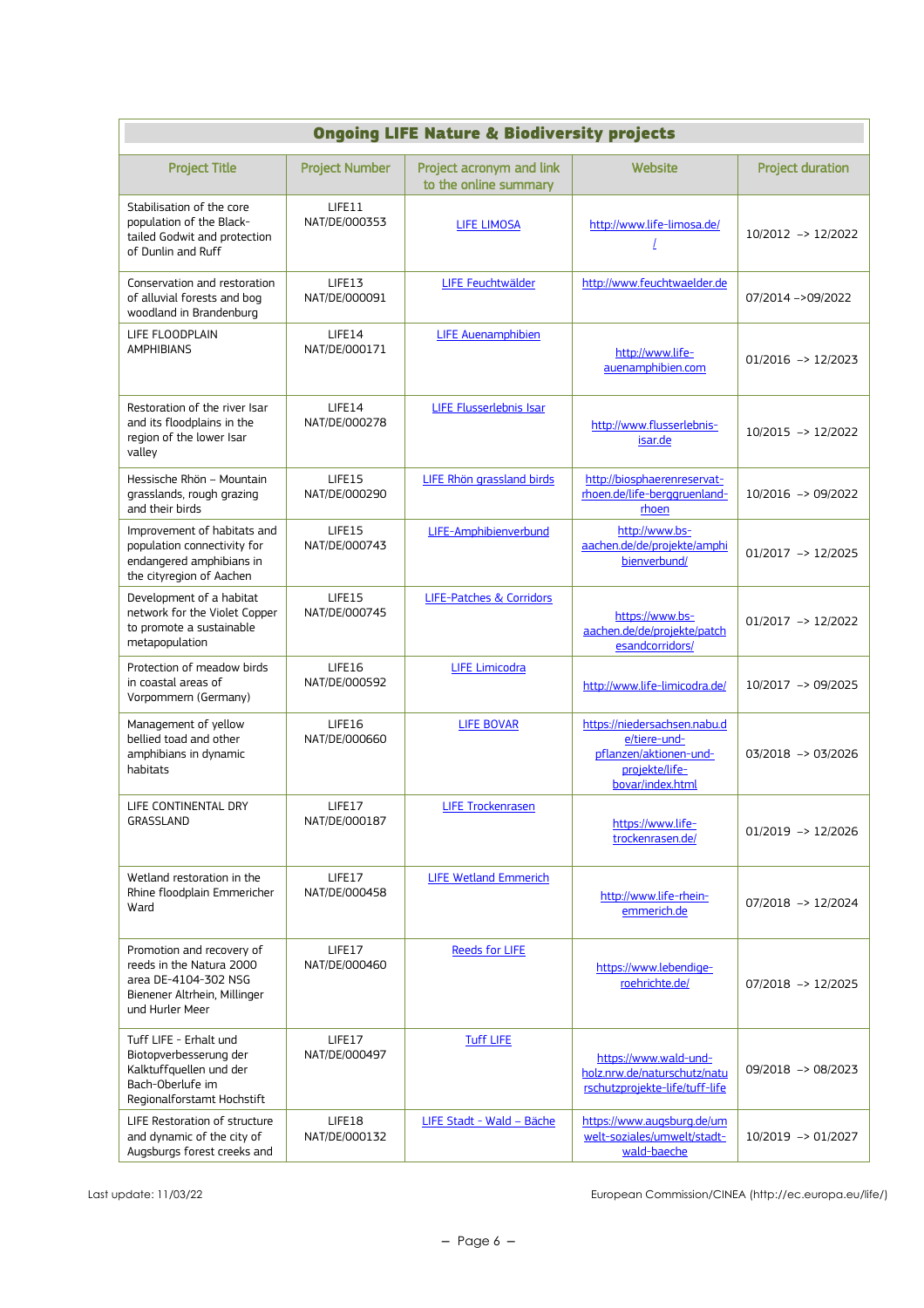| their reconnection to river<br>Lech                                                                                                               |                                 |                                    |                                                                   |                        |
|---------------------------------------------------------------------------------------------------------------------------------------------------|---------------------------------|------------------------------------|-------------------------------------------------------------------|------------------------|
| Breeding and migratory low<br>wetland meadow birds in<br>North-Rhine - Westphalia                                                                 | LIFE19<br>NAT/DE/000816         | LIFE Wiesenvögel NRW               | https://www.lanuv.nrw.de/life-<br>wiesenvoegel-nrw                | 10/2020 -> 12/2027     |
| Promotion of Violet Copper<br>(Lycaena helle) and Marsh<br>Fritillary (Euphydryas aurinia)<br>in the Northern Eifel (LIFE<br>"helle Eifeltler")   | LIFE19<br>NAT/DE/000871         | LIFE "helle Eifeltler"             | https://www.biostationeuskirch<br>en.de/project/helleeifeltaeler/ | $01/2021$ -> $12/2027$ |
| Siegerland 's cultural and<br>natural landscapes                                                                                                  | LIFE20<br>NAT/DE/001504         | LIFE 4 Siegerlandscapes            | N/A                                                               | $01/2022$ -> $12/2027$ |
| Improving human<br>coexistence with large<br>carnivores in Europe through<br>communication and<br>transboundary cooperation                       | LIFE16<br>GIE/DE/000661         | LIFE<br><b>EUROLARGECARNIVORES</b> | https://www.eurolargecarnivo<br>res.eu                            | 09/2017 -> 08/2022     |
| Natura 2000 - the european<br>nature network - seeing -<br>understanding - experiencing<br>- shaping it                                           | <b>LIFE16</b><br>GIE/DE/0000012 | LIFE living Natura 2000            | https://www.anl.bayern.de/pr<br>ojekte/life_projekt/index.htm     | 07/2017 -> 03/2024     |
| Boosting Urban Green<br>Infrastructure through<br>Biodiversity-Oriented Design<br>of Business Premises                                            | LIFE17<br>GIE/DE/000466         | <b>LIFE BooGI-BOP</b>              | https://www.bodensee-<br>stiftung.org/en/life-boogi-<br>bop/      | $07/2018$ -> $12/2022$ |
| Bee- and Insect-Responsible<br>Sourcing Regions                                                                                                   | LIFE19<br>GIE/DE/000785         | <b>LIFE Responsible Sourcing</b>   | https://insect-<br>responsible.org/en/irsr-home/                  | 09/2020 -> 10/2024     |
| The exemplary<br>implementation of the EU<br>2020 target with a focus on<br>oligotrophic habitats on sand<br>in the Atlantic region of<br>Germany | LIFE15<br>IPE/DE/000007         | <b>Atlantic region DE</b>          | http://www.sandlandschaften<br>.de                                | 10/2016 -> 09/2026     |
| Conservation of wet<br>grassland breeding bird<br>habitats in the Atlantic<br>Region                                                              | LIFE19<br>IPE/DE/000004         | <b>LIFE IP GrassBirdHabitat</b>    | https://www.grassbirdhabitat<br>s.eu/                             | 11/2020 -> 10/2030     |

| <b>Ongoing LIFE Circular Economy and Quality of Life projects</b>                                                                     |                         |                                                   |                                                                                             |                         |
|---------------------------------------------------------------------------------------------------------------------------------------|-------------------------|---------------------------------------------------|---------------------------------------------------------------------------------------------|-------------------------|
| <b>Project Title</b>                                                                                                                  | <b>Project Number</b>   | Project acronym and link<br>to the online summary | Website                                                                                     | <b>Project duration</b> |
| Pilot plant for insect protein<br>production from biowaste as<br>sustainable alternative to<br>fish and soy meal for animal<br>feed ( | LIFF18<br>ENV/DE/000011 | LIFE Waste2Protein                                | https://madebymade.eu/eu-<br>life/                                                          | 07/2019-> 01/2023       |
| Piloting clean power supply<br>devices in construction and<br>urban green care to reduce<br>emissions from portable<br>machines       | LIFE18<br>ENV/DE/000054 | LIFE CLEANAIRMM                                   | https://instagrid.co/cleaner-<br>air-project                                                | 07/2019-> 06/2022       |
| Demonstration of improved<br>environmental impact of<br>absorbent hygiene products<br>using a sustainable eco-<br>technology          | LIFF18<br>ENV/DE/000137 | LIFE EcoCare                                      | https://ecocare-life.eu/                                                                    | 08/2019-> 07/2022       |
| CityRiver reconnecting town<br>and river                                                                                              | LIFF18<br>ENV/DE/000332 | LIFE CityRiver                                    | https://www.donauwoerth.de/<br>rathaus/aemterstabsstellen/<br>stadtmarketing-cid/cityriver/ | 09/2019-> 08/2023       |

Last update: 11/03/22 European Commission/CINEA (http://ec.europa.eu/life/)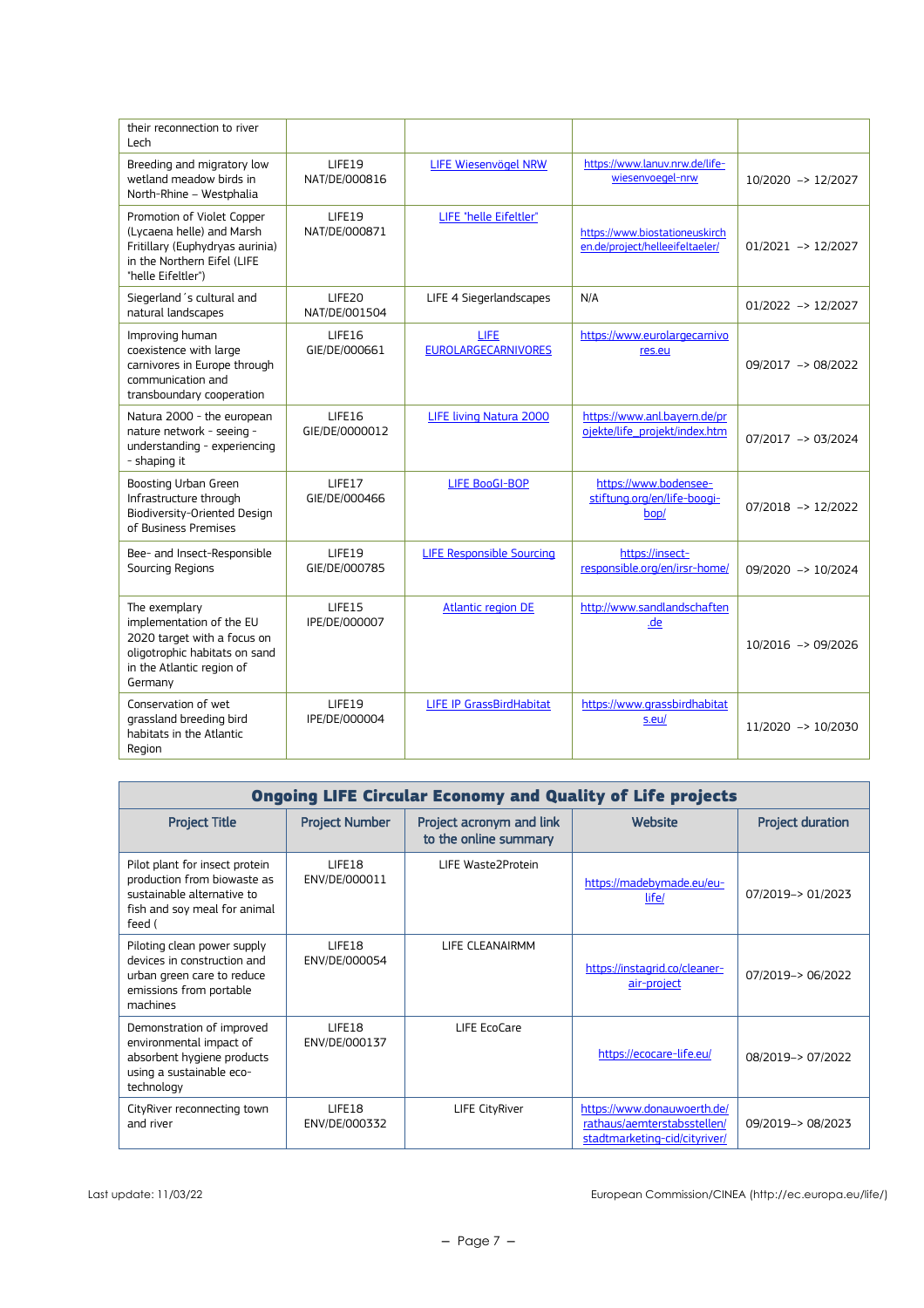| Pilot plant to win fine<br>spherical iron powder from a<br>byproduct of steel plant and<br>metal works for various<br>applications   | LIFE18<br>ENV/DE/000461 | LIFE GreenPowder                |                                                                                                                         | 09/2019-> 08/2022 |
|--------------------------------------------------------------------------------------------------------------------------------------|-------------------------|---------------------------------|-------------------------------------------------------------------------------------------------------------------------|-------------------|
| Sustainabilisation of forests<br>and soils and valorisation of<br>the achieved ecosystem<br>services in the county of<br>Landsberg   | LIFE19<br>ENV/DE/000123 | <b>LIFE FutureForest</b>        | https://www.klimaschutz-<br>landkreis-<br>landsberg.de/termine-<br>aktuelles/eu-<br>waldumbauprojekt-future-<br>forest/ | 09/2020-> 12/2023 |
| Demonstration of the<br>electricity production from<br>waste heat by using an<br>innovative Bipolymer<br>material                    | LIFE19<br>ENV/DE/000456 | <b>LIFE BipolymerEngine</b>     | http://lifebipolymerengine.eu                                                                                           | 09/2020-> 08/2023 |
| Pilot project for phosphorous<br>recovery from incineration of<br>sewage sludge using<br>industrial symbiosis                        | LIFE19<br>ENV/DE/000509 | LIFE Sludge2resource            | N/A                                                                                                                     | 09/2020-> 08/2024 |
| Pilot for smart fertilising<br>system with sensor, satellite<br>and crop science to reduce<br>nitrate and N-losses in<br>agriculture | LIFE19<br>ENV/DE/000609 | <b>LIFE nutriCLOUD</b>          | https://www.agricon.de/nutric<br>loud                                                                                   | 09/2020-> 08/2023 |
| From single-use plastics to<br>LEGO bricks: Sustainably<br>sourced ABS from recycled<br>post-consumer polystyrene<br>waste           | LIFE19<br>ENV/DE/000652 | <b>LIFE ABSolutely Circular</b> | https://absolutely-<br>circular.com/                                                                                    | 09/2020-> 08/2024 |
| Facilitating Intermodal<br>Transport to reduce air<br>pollution and energy<br>consumption of freight<br>transport sector             | LIFE19<br>ENV/DE/000712 | LIFE FIT                        | https://www.rail-<br>flow.com/facilitating-<br>intermodal-transport/                                                    | 11/2020-> 10/2023 |
| Low energy chemo-thermal<br>recycling of carbon fibre<br>composites, a central step to<br>a circular economy for CFRP<br>products    | LIFE20<br>ENV/DE/000312 | <b>LIFE CFCycle</b>             | N/A                                                                                                                     | 01/2022-> 06/2025 |
| Demonstration of an<br>agronomy-integrated see &<br>spray technology for a more<br>sustainable use of pesticide<br>in agriculture    | LIFE20<br>ENV/DE/000650 | <b>LIFE SMART SPRAYER</b>       | N/A                                                                                                                     | 10/2021-> 03/2025 |
| Enabling REACH consumer<br>information rights on<br>chemicals in articles by IT-<br>tools                                            | LIFE16<br>GIE/DE/000738 | <b>LIFE ASKREACH</b>            | https://www.askreach.eu/                                                                                                | 09/2017-> 08/2023 |
| Reducing Ammonia and<br>Methane Emissions from<br>Agriculture to Improve Air<br>Quality and Climate<br>Protection                    | LIFE17<br>GIE/DE/000610 | <b>LIFE Clean Air Farming</b>   | https://www.clean-air-<br>farming.eu/de                                                                                 | 08/2018-> 07/2022 |
| Living River Lahn - one river,<br>many interests                                                                                     | LIFE14<br>IPE/DE/000022 | <b>Living River Lahn</b>        | https://www.lila-<br>livinglahn.de/                                                                                     | 12/2015-> 11/2025 |